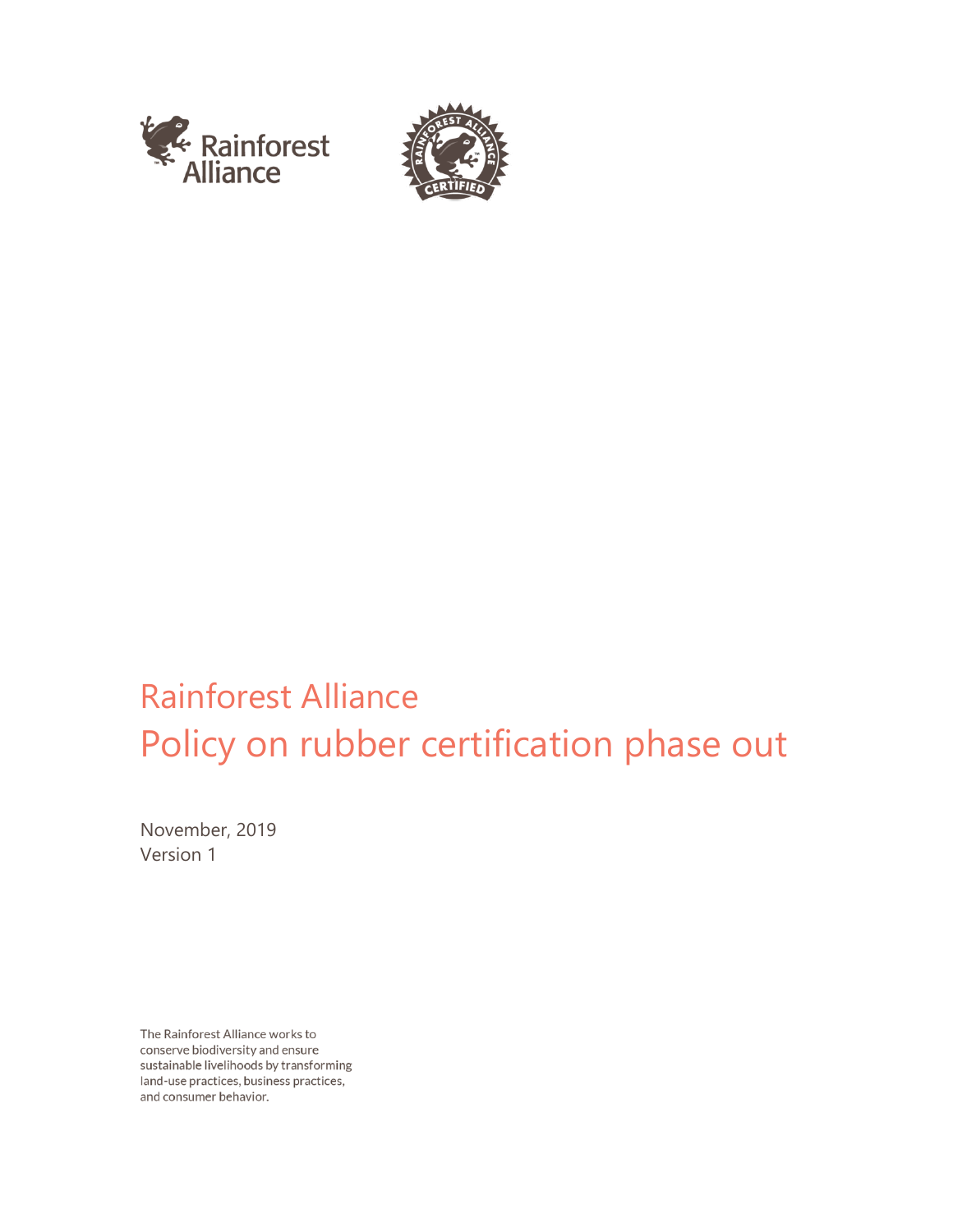### More information?

For more information about the Rainforest Alliance, visit [www.rainforest-alliance.org](http://www.rainforest-alliance.org/) or contact [info@ra.org](mailto:info@ra.org)

#### Translation Disclaimer

Translation accuracy of any Rainforest Alliance sustainable agriculture certification program document into languages other than English is not guaranteed nor implied. Any question related to the accuracy of the information contained in the translation, refer to the English official version. Any discrepancies or differences created in the translation are not binding and have no effect for auditing or certification purposes.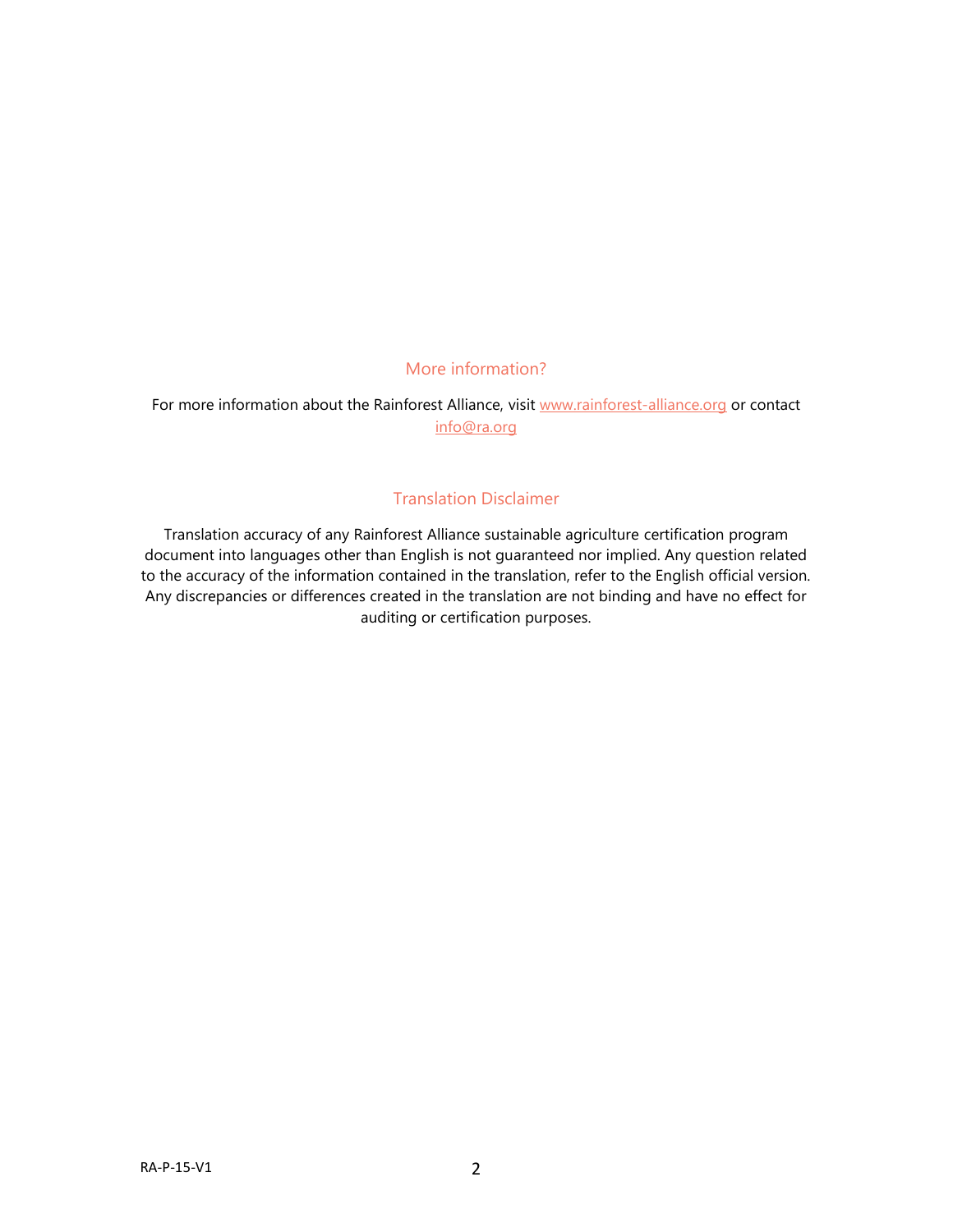## **Policy**

| <b>Issue Date:</b>                                                           | <b>Binding date:</b>  |                                                                           | <b>Expiration date:</b> |
|------------------------------------------------------------------------------|-----------------------|---------------------------------------------------------------------------|-------------------------|
| November 25, 2019                                                            | With immediate effect |                                                                           | Until next review       |
| <b>Developed by:</b>                                                         |                       | <b>Approved by:</b>                                                       |                         |
| Senior Manager, Global Assurance                                             |                       |                                                                           |                         |
| Linked to (code and name of documents, if applicable):                       |                       |                                                                           |                         |
| RA-S-SP-1-V2 Rainforest Alliance Sustainable Agriculture Standard, July 2017 |                       |                                                                           |                         |
| RA-R-SP-1-V2 Certification Rules 2017                                        |                       |                                                                           |                         |
| RA-P-SP-3-V1 Authorized Countries Policy<br>$\bullet$                        |                       |                                                                           |                         |
| <b>Replaces:</b>                                                             |                       |                                                                           |                         |
| N/A                                                                          |                       |                                                                           |                         |
| Clause or criterion number and text (if applicable):                         |                       |                                                                           |                         |
|                                                                              |                       |                                                                           |                         |
| <b>Applicable to:</b>                                                        |                       |                                                                           |                         |
| Certificate holders and authorized Certification Bodies                      |                       |                                                                           |                         |
| <b>Regions:</b>                                                              |                       |                                                                           |                         |
| Global scope                                                                 |                       |                                                                           |                         |
| <b>Crops:</b>                                                                |                       | <b>Type of organizations:</b>                                             |                         |
| Rubber                                                                       |                       | Individual farms, group administrators and<br>chain of custody operators. |                         |